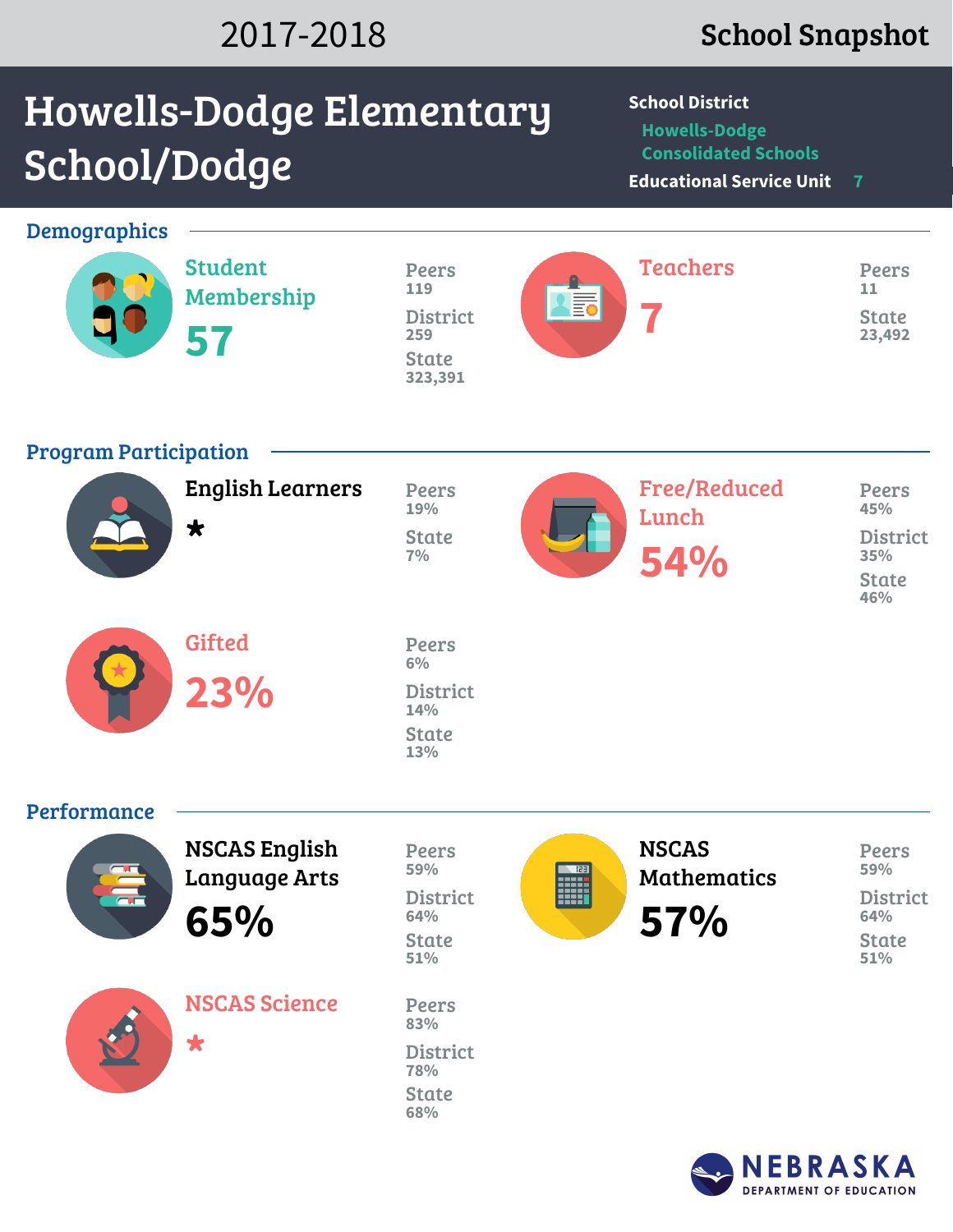### 2017-2018 AQuESTT Classification



Final AQuESTT Classification